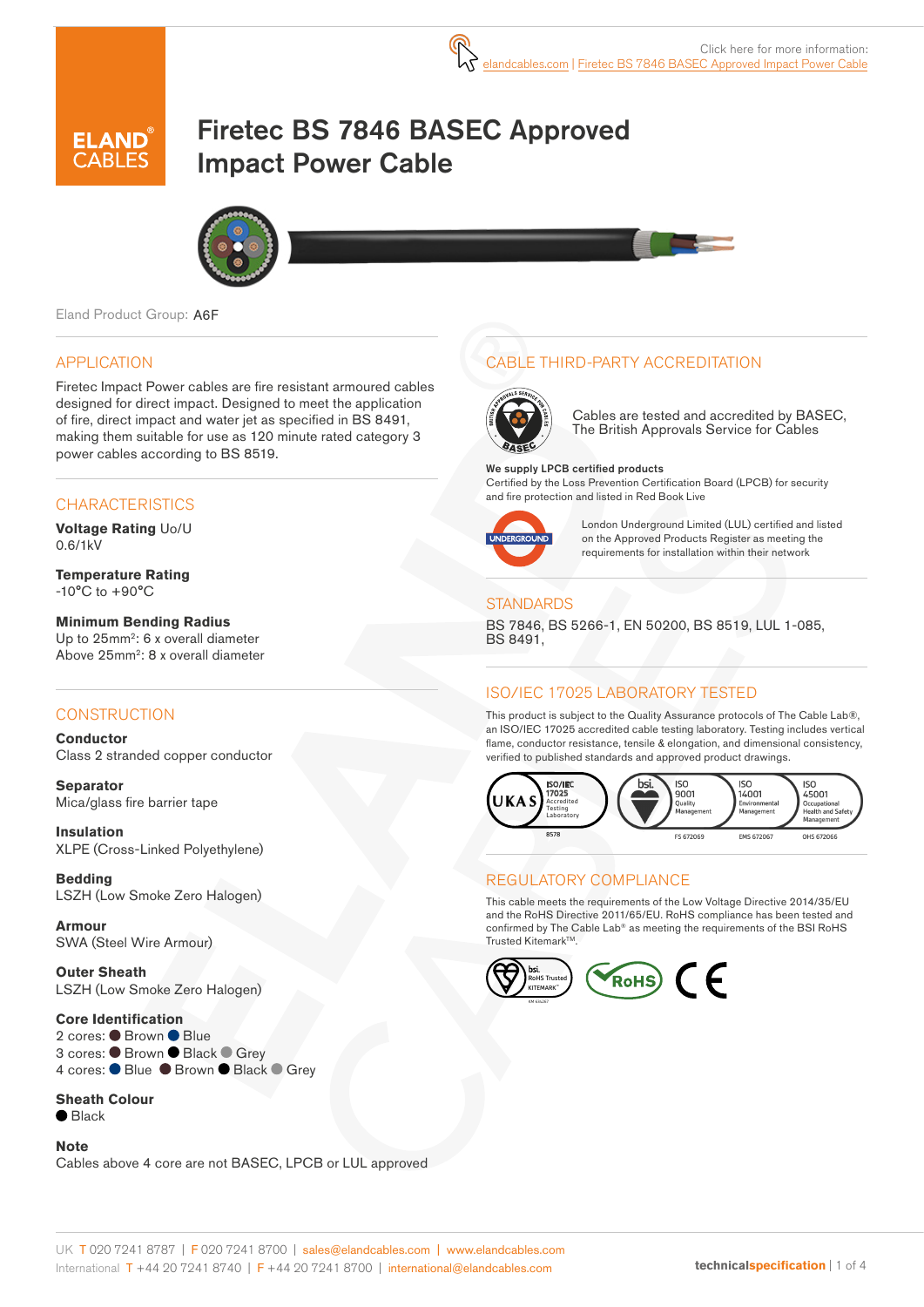# DIMENSIONS

| ELAND PART NO. | NO. OF<br>CORES | NOMINAL CROSS<br>SECTIONAL AREA<br>mm <sup>2</sup> | <b>INSULATION RADIAL</b><br><b>THICKNESS</b><br>mm | <b>GALVANISED STEEL</b><br>ARMOUR WIRE DIAMETER<br>mm | <b>OUTER SHEATH</b><br>RADIAL THICKNESS<br>mm | NOMINAL OVERALL<br><b>DIAMETER</b><br>mm | NOMINAL<br>WEIGHT<br>kg/km |
|----------------|-----------------|----------------------------------------------------|----------------------------------------------------|-------------------------------------------------------|-----------------------------------------------|------------------------------------------|----------------------------|
| A6FPI02040     | $\mathbf{2}$    | $\overline{4}$                                     | 0.7                                                | 1.25                                                  | 1.4                                           | 20                                       | 755                        |
| A6FPI02060     | $\sqrt{2}$      | $\,6\,$                                            | 0.7                                                | 1.25                                                  | 1.4                                           | 20                                       | 815                        |
| A6FPI0210      | $\sqrt{2}$      | 10                                                 | 0.7                                                | 1.25                                                  | 1.5                                           | 20                                       | 830                        |
| A6FPI0216      | $\sqrt{2}$      | 16                                                 | 0.7                                                | 1.25                                                  | 1.5                                           | 22                                       | 860                        |
| A6FPI0225      | $\overline{2}$  | 25                                                 | 0.9                                                | 1.25                                                  | 1.6                                           | 25.4                                     | 1050                       |
| A6FPI0235      | $\sqrt{2}$      | 35                                                 | 0.9                                                | 1.6                                                   | 1.7                                           | 29.2                                     | 1450                       |
| A6FPI0250      | $\mathbf{2}$    | 50                                                 | $\overline{1}$                                     | 1.6                                                   | 1.8                                           | 25                                       | 1700                       |
| A6FPI0270      | $\overline{2}$  | 70                                                 | 1.1                                                | 1.6                                                   | 1.9                                           | 28                                       | 2250                       |
| A6FPI0295      | $\sqrt{2}$      | 95                                                 | 1.1                                                | $\sqrt{2}$                                            | $\mathbf{2}$                                  | 32                                       | 3050                       |
| A6FPI02120     | $\sqrt{2}$      | 120                                                | 1.2                                                | $\mathbf 2$                                           | 2.1                                           | 35                                       | 3650                       |
| A6FPI02150     | $\mathbf{2}$    | 150                                                | 1.4                                                | $\sqrt{2}$                                            | 2.2                                           | 39                                       | 4350                       |
| A6FPI02185     | $\sqrt{2}$      | 185                                                | 1.6                                                | 2.5                                                   | 2.4                                           | 44                                       | 5650                       |
| A6FPI02240     | $\mathbf{2}$    | 240                                                | 1.7                                                | 2.5                                                   | 2.5                                           | 47                                       | 6950                       |
| A6FPI02300     | $\sqrt{2}$      | 300                                                | 1.8                                                | 2.5                                                   | 2.6                                           | 52                                       | 8350                       |
| A6FPI02400     | $\mathbf{2}$    | 400                                                | $\sqrt{2}$                                         | 2.5                                                   | 2.8                                           | 58                                       | 11030                      |
| A6FPI03040     | 3               | $\overline{4}$                                     | 0.7                                                | 1.25                                                  | 1.4                                           | 20                                       | 731                        |
| A6FPI03060     | 3               | $\,6\,$                                            | 0.7                                                | 1.25                                                  | 1.4                                           | 20                                       | 820                        |
| A6FPI0310      | 3               | 10                                                 | 0.7                                                | 1.25                                                  | 1.5                                           | 21                                       | 920                        |
| A6FPI0316      | 3               | 16                                                 | 0.7                                                | 1.25                                                  | 1.6                                           | 23.5                                     | 1020                       |
| A6FPI0325      | 3               | 25                                                 | 0.9                                                | 1.6                                                   | $1.7\,$                                       | 28.4                                     | 1600                       |
| A6FPI0335      | 3               | 35                                                 | 0.9                                                | 1.6                                                   | 1.8                                           | 31.3                                     | 1950                       |
| A6FPI0350      | 3               | 50                                                 | $\mathbf{1}$                                       | 1.6                                                   | 1.8                                           | 28                                       | 2250                       |
| A6FPI0370      | 3               | 70                                                 | 1.1                                                | 1.6                                                   | 1.9                                           | 31                                       | 2000                       |
| A6FPI0395      | 3               | 95                                                 | 1.1                                                | $\overline{2}$                                        | 2.1                                           | 36                                       | 4100                       |
| A6FPI03120     | 3               | 120                                                | 1.2                                                | $\mathbf{2}$                                          | 2.2                                           | 39                                       | 4950                       |
| A6FPI03150     | 3               | 150                                                | 1.4                                                | 2.5                                                   | 2.3                                           | 44                                       | 6350                       |
| A6FPI03185     | 3               | 185                                                | 1.6                                                | 2.5                                                   | 2.4                                           | 49                                       | 7600                       |
| A6FPI03240     | 3               | 240                                                | 1.7                                                | 2.5                                                   | 2.6                                           | 54                                       | 9550                       |
| A6FPI03300     | 3               | 300                                                | 1.8                                                | 2.5                                                   | 2.7                                           | 58                                       | 11550                      |
| A6FPI03400     | 3               | 400                                                | $\sqrt{2}$                                         | 2.5                                                   | 2.9                                           | 65                                       | 14400                      |
| A6FPI04040     | 4               | 4                                                  | 0.7                                                | 1.25                                                  | 1.4                                           | 20                                       | 812                        |
| A6FPI04060     | $\overline{4}$  | 6                                                  | 0.7                                                | 1.25                                                  | 1.5                                           | 20.2                                     | 855                        |
| A6FPI0410      | $\overline{4}$  | $10$                                               | $0.7\,$                                            | 1.25                                                  | 1.5                                           | 22.5                                     | 920                        |
| A6FPI0416      | $\overline{4}$  | 16                                                 | 0.7                                                | 1.25                                                  | 1.6                                           | 25.1                                     | 1250                       |
| A6FPI0425      | $\overline{4}$  | 25                                                 | $0.9\,$                                            | 1.6                                                   | 1.7                                           | 30.8                                     | 1850                       |
| A6FPI0435      | 4               | 35                                                 | 0.9                                                | 1.6                                                   | 1.8                                           | 33.7                                     | 2300                       |
| A6FPI0450      | $\overline{4}$  | 50                                                 | $\mathbf{1}$                                       | 1.6                                                   | 1.9                                           | 31                                       | 2800                       |
| A6FPI0470      | $\overline{4}$  | 70                                                 | 1.1                                                | $\mathbf{2}$                                          | 2.1                                           | 36                                       | 4050                       |
| A6FPI0495      | $\overline{4}$  | 95                                                 | 1.1                                                | $\mathbf{2}$                                          | 2.2                                           | 40                                       | 5200                       |
| A6FPI04120     | $\overline{4}$  | 120                                                | 1.2                                                | 2.5                                                   | 2.3                                           | 45                                       | 6700                       |
| A6FPI04150     | $\overline{4}$  | 150                                                | 1.4                                                | $2.5\,$                                               | 2.4                                           | 50                                       | 8000                       |
| A6FPI04185     | 4               | 185                                                | 1.6                                                | 2.5                                                   | 2.6                                           | 54                                       | 9750                       |
| A6FPI04240     | $\overline{4}$  | 240                                                | 1.7                                                | 2.5                                                   | 2.7                                           | 60                                       | 12250                      |
| A6FPI04300     | $\overline{4}$  | 300                                                | 1.8                                                | $2.5\,$                                               | 2.9                                           | 67                                       | 14850                      |
| A6FPI04400     | $\overline{4}$  | 400                                                | $\overline{2}$                                     | 3.15                                                  | 3.2                                           | 77                                       | 19600                      |
| A6FPI07025     | $7\phantom{.}$  | 2.5                                                | $0.7\,$                                            | 1.25                                                  | 1.4                                           | 20                                       | 865                        |
| A6FPI07040     | $7\,$           | $\overline{4}$                                     | $0.7\,$                                            | 1.25                                                  | 1.5                                           | $20\,$                                   | 943                        |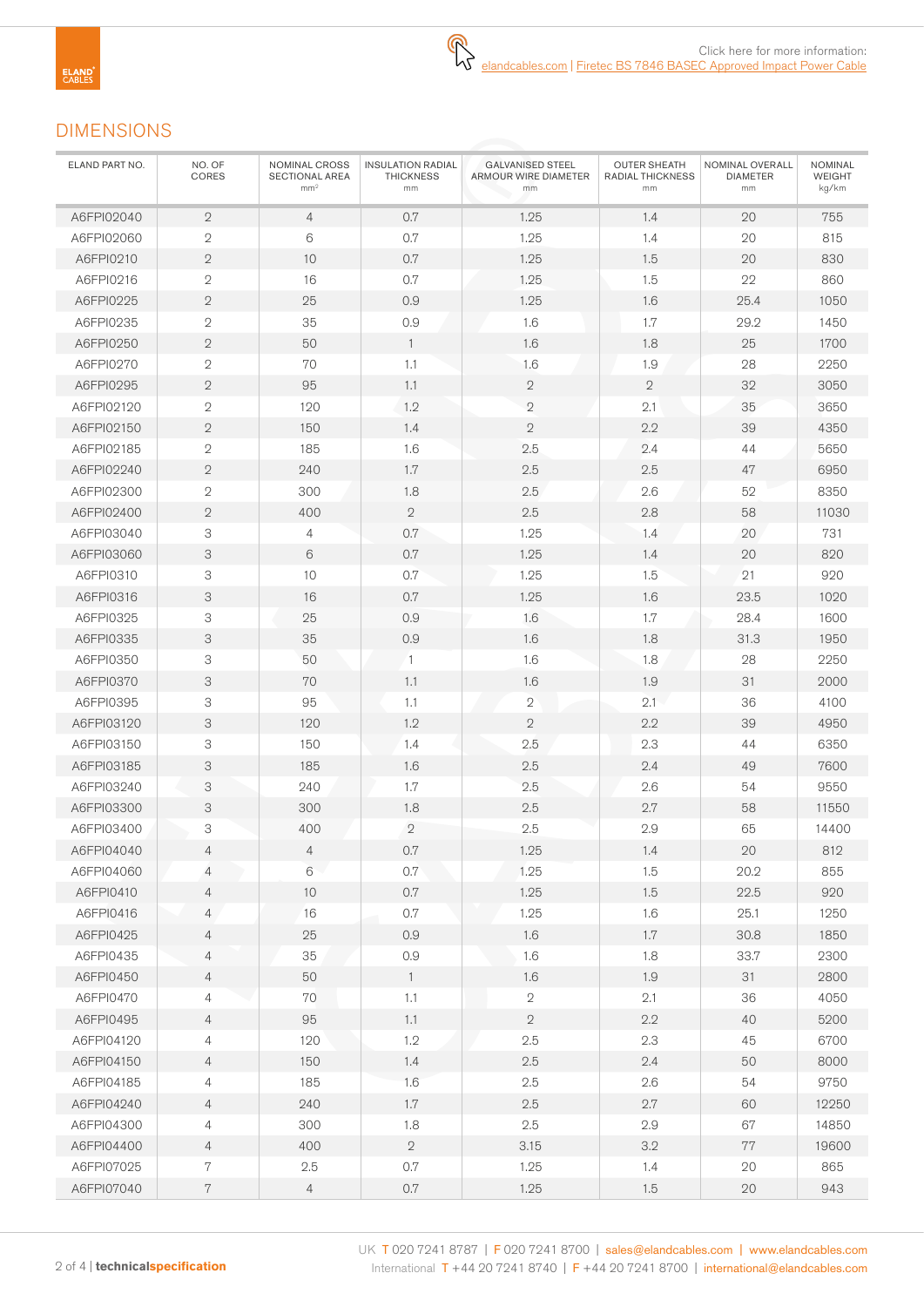

# VOLTAGE DROP

## Clipped Direct

| - -                                             |                                                       |
|-------------------------------------------------|-------------------------------------------------------|
| NOMINAL CROSS SECTIONAL AREA<br>mm <sup>2</sup> | MAXIMUM DC RESISTANCE OF CONDUCTOR AT 20°C<br>ohms/km |
| $\overline{4}$                                  | 4.61                                                  |
| $6\,$                                           | 3.08                                                  |
| 10                                              | 1.83                                                  |
| 16                                              | 1.15                                                  |
| 25                                              | 0.727                                                 |
| 35                                              | 0.524                                                 |
| 50                                              | 0.387                                                 |
| 70                                              | 0.268                                                 |
| 95                                              | 0.193                                                 |
| 120                                             | 0.153                                                 |
| 150                                             | 0.124                                                 |
| 185                                             | 0.0991                                                |
| 240                                             | 0.0754                                                |
| 300                                             | 0.0601<br>A.                                          |
| 400                                             | 0.047                                                 |
|                                                 |                                                       |

# CURRENT CARRYING CAPACITY

| NOMINAL CROSS<br><b>SECTIONAL AREA</b> |                    | 2 CORE<br>Amps |        |                    | 3 AND 4 CORE<br>Amps |        |
|----------------------------------------|--------------------|----------------|--------|--------------------|----------------------|--------|
| mm <sup>2</sup>                        | Single-Phase       |                |        | Three-Phase        |                      |        |
|                                        | <b>Laid Direct</b> | In Ducts       | In Air | <b>Laid Direct</b> | In Ducts             | In Air |
| $\overline{4}$                         | 65                 | 53             | 55     | 55                 | 45                   | 47     |
| 6                                      | 81                 | 67             | 70     | 69                 | 56                   | 59     |
| 10                                     | 109                | 89             | 95     | 92                 | 75                   | 82     |
| 16                                     | 141                | 115            | 126    | 119                | 96                   | 107    |
| 25                                     | 183                | 148            | 164    | 152                | 124                  | 140    |
| 35                                     | 219                | 178            | 202    | 182                | 149                  | 172    |
| 50                                     | 259                | 211            | 244    | 217                | 177                  | 209    |
| 70                                     | 317                | 260            | 306    | 266                | 218                  | 263    |
| 95                                     | 381                | 313            | 378    | 319                | 263                  | 324    |
| 120                                    | 433                | 357            | 437    | 363                | 300                  | 376    |
| 150                                    | 485                | 401            | 499    | 406                | 338                  | 430    |
| 185                                    | 547                | 455            | 576    | 458                | 382                  | 495    |
| 240                                    | 632                | 527            | 680    | 529                | 442                  | 584    |
| 300                                    | 708                | 592            | 775    | 592                | 496                  | 672    |
| 400                                    | 799                | 669            | 892    | 667                | 570                  | 766    |